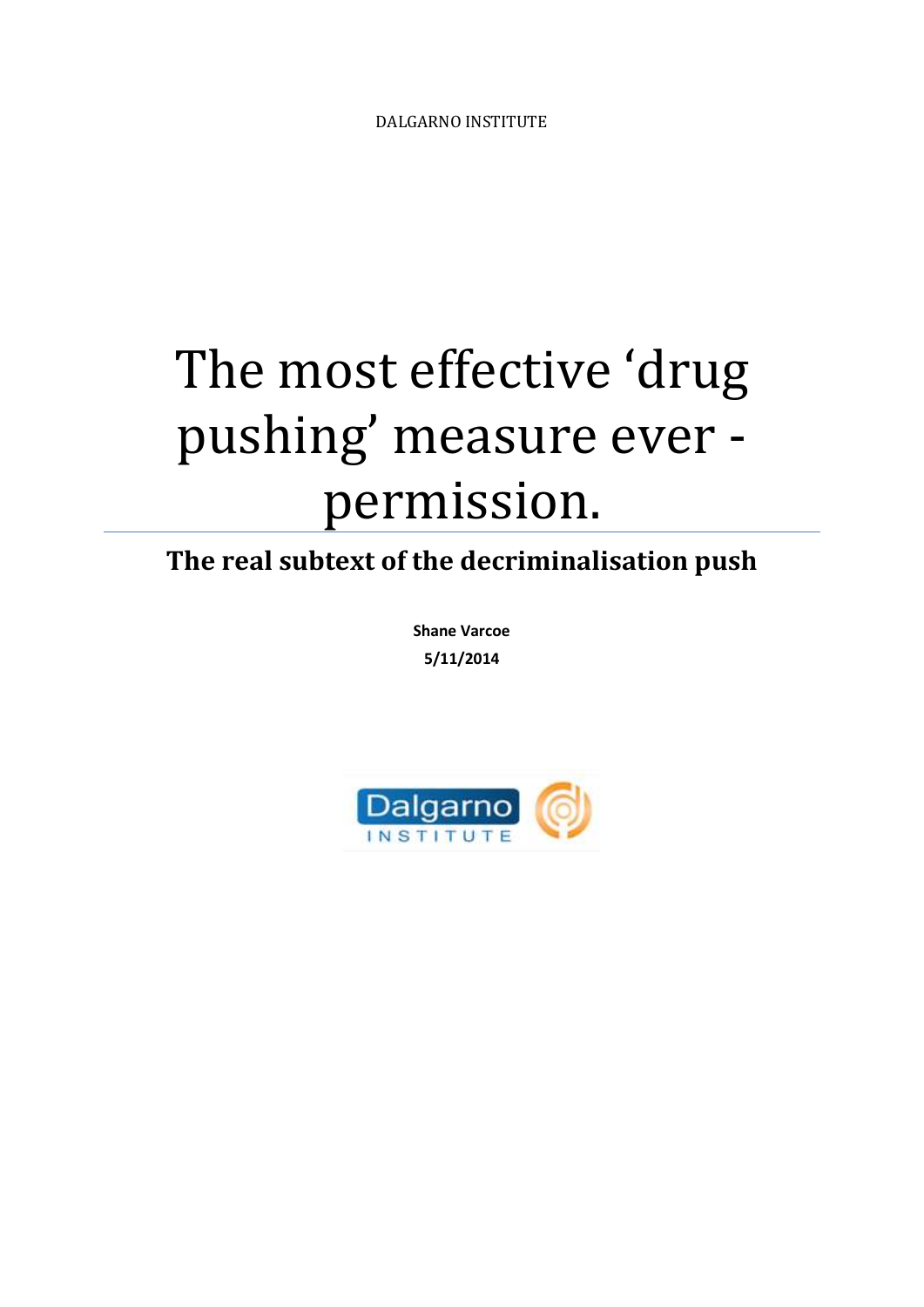## **The most effective 'drug pushing' measure ever**  *permission***.**

There is a maxim that remains constant in our consumerist culture and that is '*availability*, *accessibility* and of course the key component *permissibility* all increase consumption'.

I was speaking with a close friend who spent years in the horse racing industry and he told me the story about the advent of TAB betting outlets and the reason why such measures were introduced. One of the key motivators was the desire to diminish, if not eradicate the underground 'S.P (Starting Price) bookies' who would 'assist' punters who couldn't get to the race track to make a wager on the ponies!

The strategy was to set up government controlled facilities that would enable people to gamble on the horse races in a more 'scrutinized' and accountable manner. Sounds fair? So to introduce state sponsored gambling they most certainly had to have 'safe-guards' in place; the following are just some of the caveats that must be adhered to in the setting up of government licensed TAB's

- a) Must not be within 200 metres of a hotel
- b) Must not be within 200 metres of a church
- c) Automatic Teller Machines or other money distribution mechanisms not permitted at race tracks.

Sounds wise, reasonable, especially to ensure some modicum of 'harm minimisation' was in place. For those at all familiar with this race betting industry, you will have no doubt raised your eyebrows to the clear fact that all of these 'harm minimising' measures have long since fallen by the wayside. Consumer demand insisted on it, didn't it? The thin end of the wedge went deep and went fast!

Now we see….

- a) Rows of ATM's at racetracks
- b) Gambling facilities and hotels merged into an indistinguishable melting pot of 'alcohol enhanced' entertainment
- c) Churches… sorry what about them?

Now in this scenario, *permission* to gamble already existed, but it was *access* and *availability* that changed to increase its incidence.

What of other 'permission' increasing exercises? Let's look at the legalisation of brothels in the State of Victoria; from 1984, when Victoria first legalised brothels, to 2004, the number of licensed 'sexual services providers' increased from 40 to 184 *(Business Licensing Authority 2004a, p.1).* Significantly, these figures do not include the growth in illegal prostitution,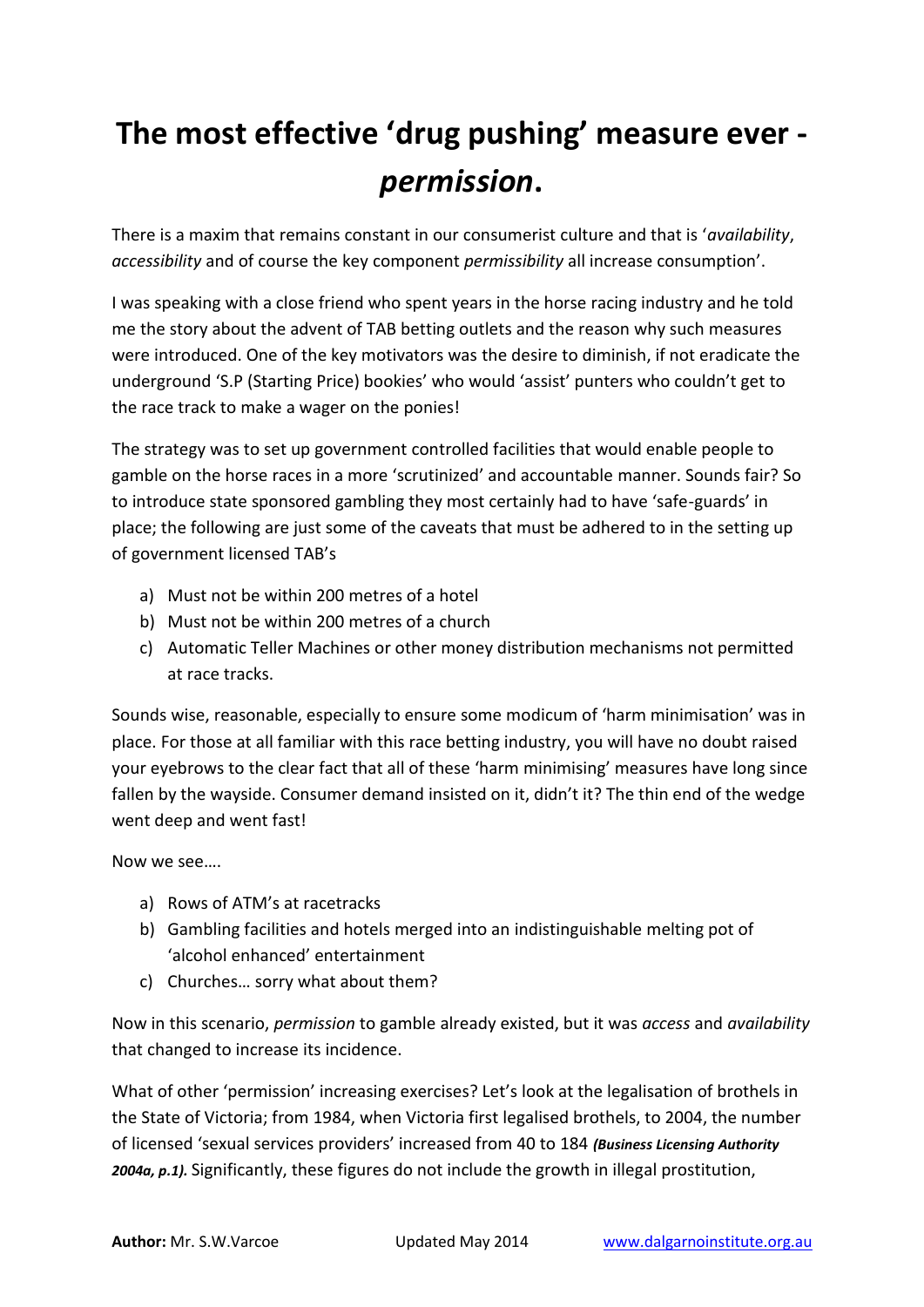estimated to be four to five times the size of the regulated sector. The legalization of a once illegal industry has only seen an increase, not only in the spread of this 'service', but an exponential increase in those workers operating 'outside the law', to avoid regulatory processes and accountability. I'll state it again… *"Operating outside the law to avoid regulatory processes and accountability"* Now, we have two tiers to contend with and still with no more, and one could argue, even less management of this dehumanising 'industry'.

So, will this increase in both use and uptake happen with decriminalizing drugs? Of course not! Is the pro-drug lobby cry, but why would this arena be any different to the above mentioned?

The emergence of a new drug genre, 'Novel Psychoactive Substances' (NPS) gives us a clear indicator as to whether decriminalizing current illicit drugs will promote usage; the colloquial 'tag' given to these ever morphing chemical cocktails is the giveaway –'Legal Highs'. The idea that one may be able to get a 'buzz' without breaking the law is a 'permission slip' for, if nothing else - a 'guilt free' try. Social prohibitions that are informed by not merely health and safety, but economic/productivity values do influence decision making. However, once these are viewed by the egocentric and 'care-less' social isolationist, as arbitrary, and personal 'taste, mood and urge' become the informing agents of policy, then removing illegality gives a further 'push' toward use.

If you think this is mere social theory, then think again. A very recent (and first of its kind for Australia) survey/study conducted by Dr Monica Barratt from National Drug Research Institute (Curtin University in Melbourne) reveals some, albeit unintentional, findings. The research, published in Australasian Professional Society on Alcohol and other Drugs, *'Drug and Alcohol Review'* revealed not only the impact of Synthetic Cannabinoids, but the reasons for uptake. Not surprisingly the top reason for trying this substance was 'Curiosity' which 50% of those surveyed admitted as the motivation for engagement with the substance. However, it is reason two and three that reinforce what we here at The Dalgarno Institute have always known, and that is - 'permissibility, accessibility and availability, all increase consumption.'

The research revealed that 39% of these first time users did so because of its perceived 'legality' and 23% took it up because it was 'available'. *1*

Further to that, data plucked from the latest Global Drug Survey, by *Sydney Morning Herald* Reporter Amy Corderoy, attempted to couch drug use and drug users in a seemingly 'functional' space to engender some sense of legitimacy in the use of these toxins. The article dissected the data of 6600 so called 'upwardly mobile' (and as indicated in the article) well-educated, middle class, heterosexual Australians surveyed and found in the last 12 months about 1 in 5 used cocaine at least once; 1 in 4 used MDMA about 43% used some form of Cannabis and 93% used alcohol, but 35% used tobacco (which is perhaps evidence of the Australian Tobacco demand reduction strategy impact, mentioned further in this paper)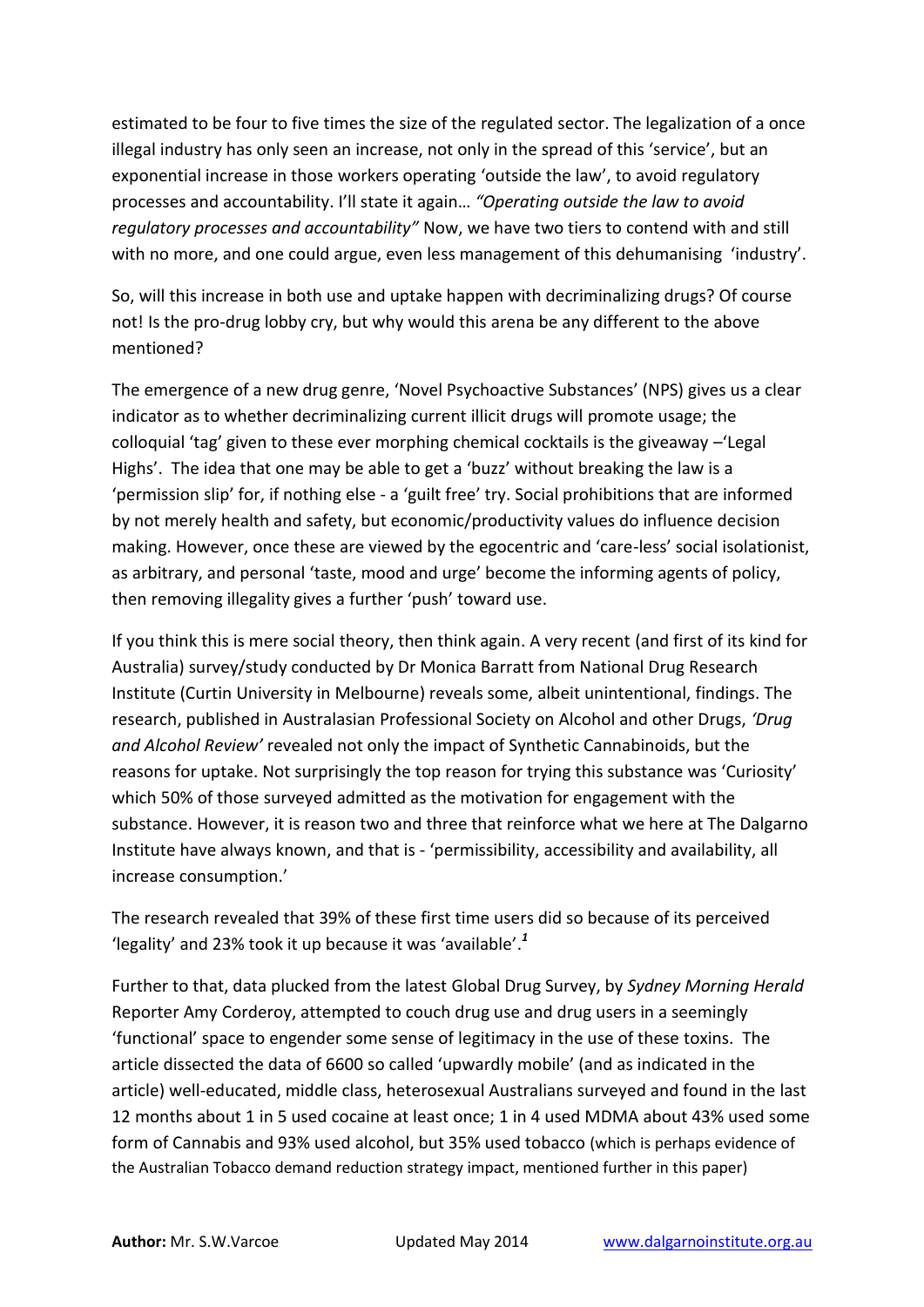Now these limited figures can give the nuance of 'acceptability' of drug use in the 'mainstream', but don't give a full story. (One can delve into interpretive modes, which is not the intent of this paper) What the article does admit and I think reluctantly, is that 15% of current users might increase intake of drugs if made legal and 25% saying they would drink less. (This of course opens another series of questions around self-medication that again are not for this paper) What I found interesting was that the article in 'print form' included in the graphics states that *"21% of non-users say they might try illegal drugs if they were made legal and 11% of current drug users would probably use a wider range of drugs"***<sup>2</sup>** This, as previously stated in our paper, affirms yet again that, *"permissibility, accessibility and availability all increase consumption."*

What of Market and perception? Perception is a driver in both permission and prohibition and in the superficial, but prodigious world of propagandized social media perception is often viewed as reality. The recently released research *Perception of tobacco, cannabis, and alcohol use of others is associated with one's own use* in ASCP adds emphasis to this trend of weighting the perception of permissibility or even the nuance of 'normality'.

*Perceptions of substance use by others are associated with one's own use. In particular, overestimating use by others is frequent among young men and is associated with one's own greater consumption. This association is independent of the substance use environment, indicating that, even in the case of proximity to a heavy-usage group, perception of use by others may influence one's own use. If preventive interventions are to be based on normative feedback, and their aim is to reduce overestimations of use by others, then the prevalence of overestimation indicates that they may be of benefit to roughly half the population; or, in the case of cannabis, to as few as 20%. Such interventions should take into account differing strengths of association across substances.<sup>3</sup>*

With the Pro-drug Lobby's strategic policy *Trojan Horse* of 'Medical Marijuana' (getting the leverage it needed for the step to legalized recreational use) we are now seeing the impact that this level of permission has on both perception and propaganda and visa versa.

*The study's principal author Dr. George S. Wang is a clinical instructor in pediatrics at Children's Hospital Colorado and the University of Colorado School of Medicine. He also published a similar study in 2013 focused only on Colorado. Published by the Journal of the American Medical Association Pediatrics, Wang's research compared the number of young children treated at Children's Hospital Colorado emergency department for accidental marijuana ingestion before and after Colorado's drug laws changes…*

*The biggest problem appears to be marijuana edibles. They look like any other candy. Some of these edibles have a THC equivalent to 45 puffs of a joint.*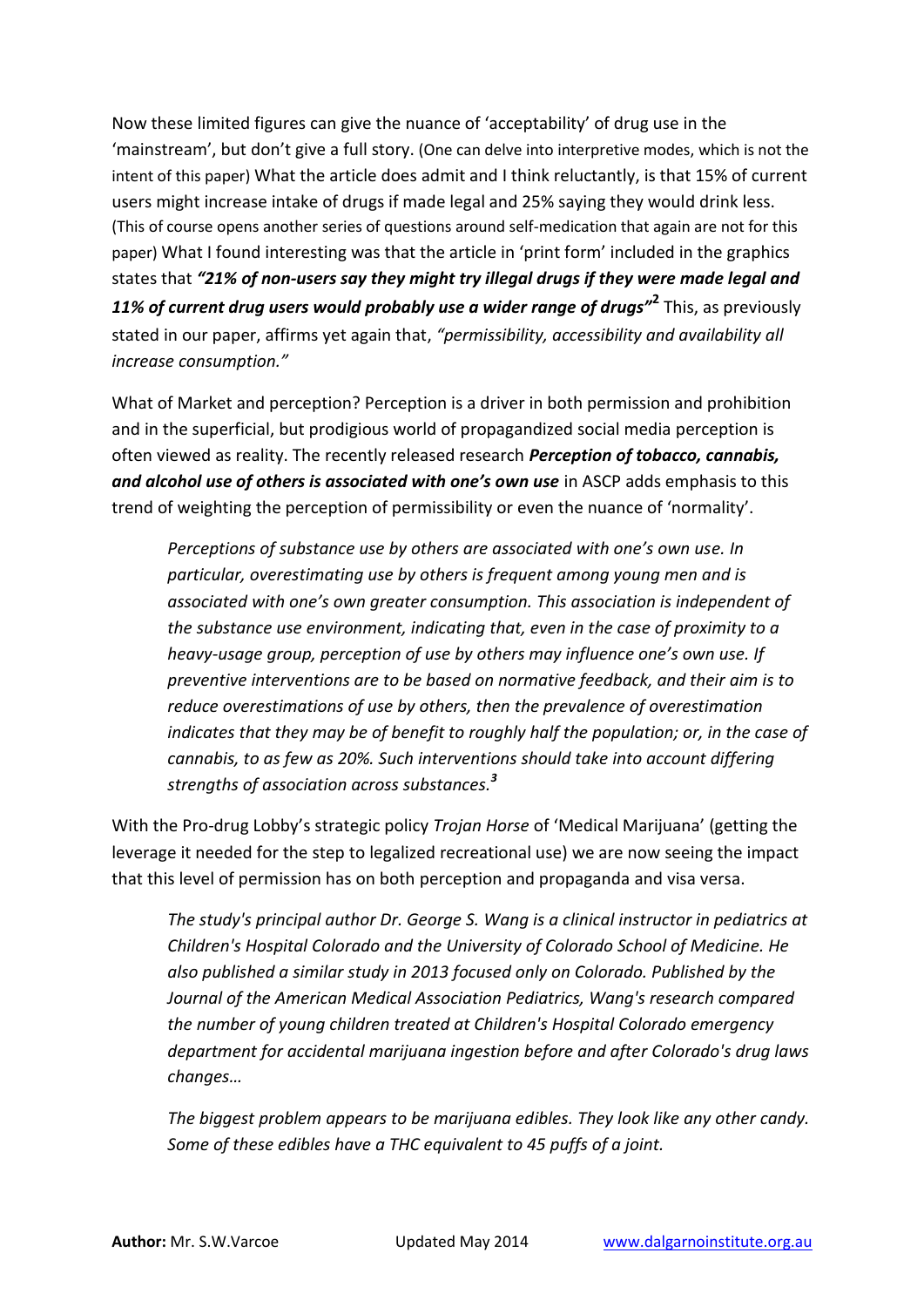*Wang and the other authors of the national study concluded that "as more states pass legislation to decriminalize medical and recreational marijuana, we expect the rate of marijuana exposures in young children to continue to increase" and suggest that "state lawmakers should consider requirements, such as child-resistant packaging, warning labels, and public education, when drafting marijuana legislation to minimize the effect on children."*

*But the state of Colorado is already questioning how edibles are sold after a college student jumped off a hotel balcony after eating marijuana cookies, and a man killed his wife after eating marijuana candy.<sup>4</sup>*

Let's turn these axiomatic formulae to the legal drug of tobacco. Certainly more than permission for use of this substance has existed for over a century. More than permission was a social 'insist-ability' to partake - it was high fashion. At one point some medical doctors were prescribing cigarette smoking as a stress management tool, as mind-boggling as that is to contemplate in today's social climate.

The growing and relentless assault against tobacco via the *QUIT* campaign in Australia is something only 'mushrooms' would know little of. This vital and effective demand-reduction and education '*crusade'* that is raging against tobacco has been clear from its inception, and has continued to burgeon, evermore aggressively to the veritable '*war'* we now see today.

The message is at the very least unambiguous, at times, one might argue, bombastic! There is no guessing what the outcome of this assault on this 'legal' drug is to be. The message and mandate, at least in Australia, is not 'slow down', it is not 'moderate' it is *QUIT*. The end game is the only game. Sure, there are no illusions about the time it may take for many to reach that goal, but that goal is the only target to aim at and as a consequence measures and outcomes are effective - more and more Australians are quitting!

*In 1945 approximately 72% of Australian men smoked. The rate has been dropping ever since then. In 2007 only 18% of Australian males were daily smokers. In 1945 26% of Australian women smoked…In 2007 women were smoking at a lower rate than men with 15.2% still smoking daily. <sup>5</sup>*

*• increases in getting help to quit smoking, especially use of the Quitline (2% to 4%) and nicotine replacement therapy (7% to 10%);*

- *increase in one year quit rate from 8% to 11% among smokers and recent quitters;*
- *a statistically significant reduction of about 1.5% in the estimated adult prevalence of smoking. <sup>6</sup>*

However, as successful as this message has been, the fight is not over yet, as the following excerpt so irrefutably affirms…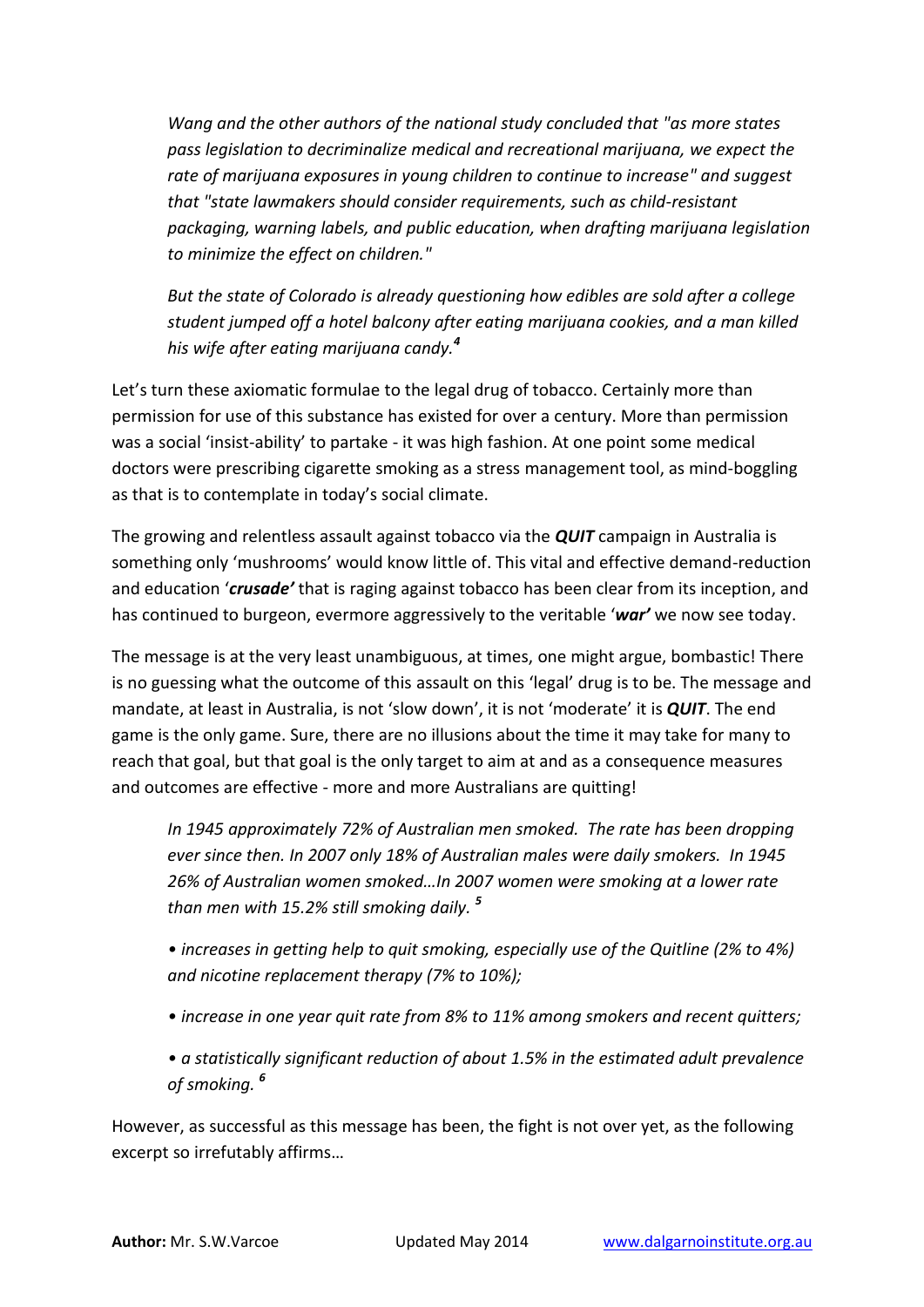*"ANTI-SMOKING campaigners have far from finished their battle with the tobacco industry, with some pushing for a ''license to smoke'' and many predicting that cigarettes could be outlawed within a decade." <sup>7</sup> (emphasis added)*

Well, so was the bold opening statement in recent article '*Now butt out: new push seeks to outlaw cigarettes'* in The Age Newspaper.

Fascinating! Outlawing cigarettes, even though around 17% of Australians are still smoking – outrageous? The article went on to note that if such a ban were to take place the government would stand to lose around \$6 billion dollars in tax revenue, but save an estimated \$31 billion dollars currently spent per annum on smoking related health problems.

No doubt to everyone who is not a smoker this makes good health and fiscal sense - maybe even to some smokers too?

So how is that we have managed to convince a society that a ban could actually be possible on a legal drug - tobacco, that in its boom era (during the 40's, 50's and 60's) was a key social accessory? A quick inventory of the processes engaged may give us some insight:

- A clear and uncompromising acknowledgement from health, government and fiscal sectors that cigarette smoking was damaging our community.
- The ensuing resolve that this must change for both fiscal, but more importantly, health reasons.
- **The continuing single voice of disapproval of cigarettes from academics, politicians** and health professionals. (Stopped the propaganda of the pro-smoking academics/doctors and started the recognition of the undeniable facts that *'every cigarette is doing you damage'*.)
- **The sustained political will to create and implement policies to bring about change,** including increased taxation, total advertising 'blackouts' and bans – that's right, 'prohibition' on smoking in defined places.
- **These have been followed by the creation and implementation of Demand** Reduction strategies that only grow in number and intensity; including health warnings and plain packaging on cigarette packets; and the relentless public education campaign on the dangers of smoking.

It would appear from both anecdotal and empirical data that such resolute policies work, even with a once widely accepted and socially palatable 'legal drug' like tobacco.

But I'm confused! How can such a relentlessness, 'war' on this legal drug – tobacco, of which some 17% of Australians still use, be not only waged, but affirmed; while at the same time an apparent 'war' on illicit drugs be waged, declared 'lost' by noisy protagonists and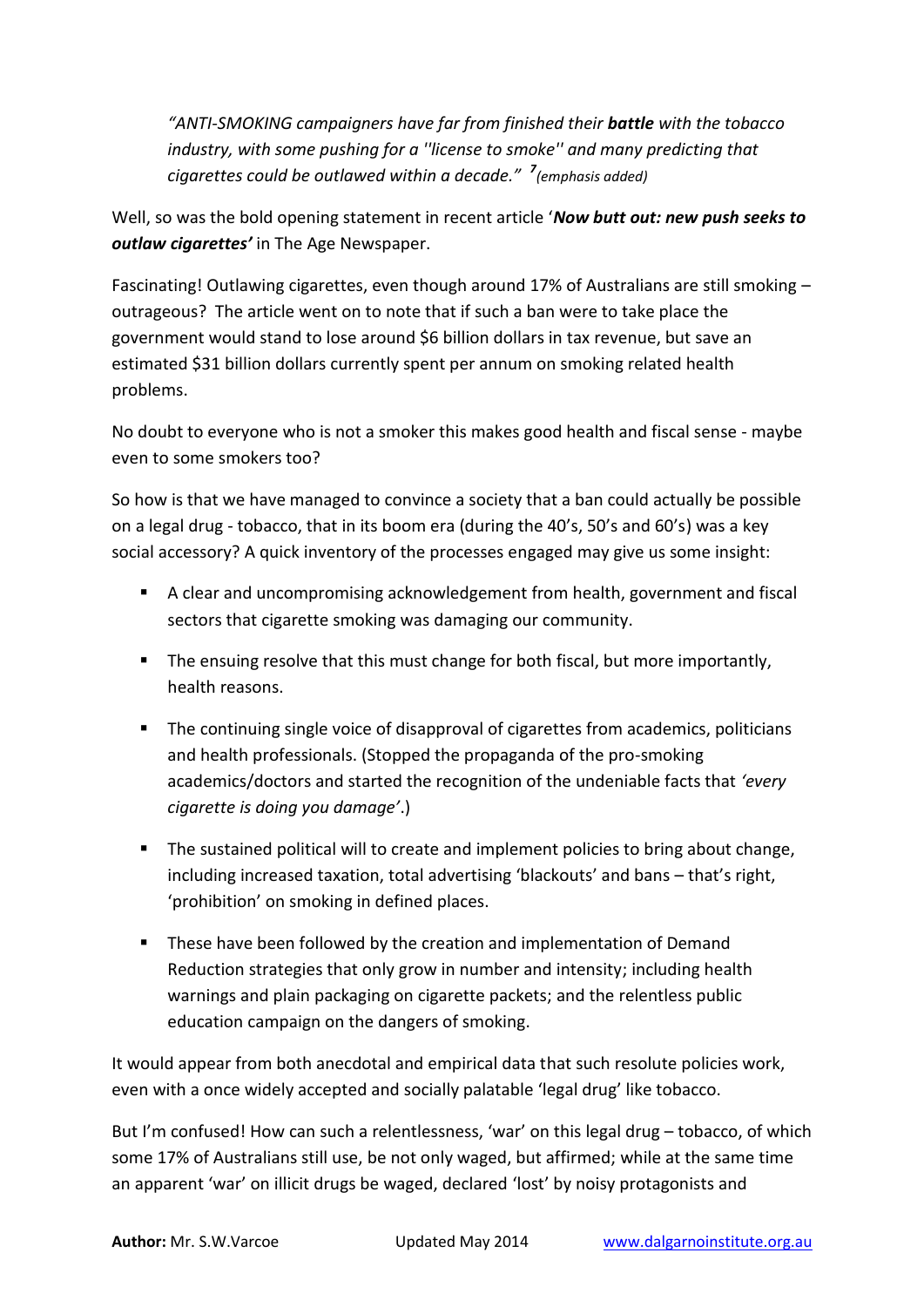discounted as no longer a worthy strategy? Especially when statistically less than 6% of the world's 16-65 y.o. olds have tried or may be using some illicit drug intermittently, why would one give up on changing that statistic?

Why is a 'war' being fought so assiduously against tobacco and given up on (at least in Australia) against illicit drugs and the human cost they incur? Wouldn't a war to reduce the now less 6% statistic be worth fighting to do all it can to prevent it increasing? Yet instead we hear, from a very small, but noisy minority, a call to not only stop the all but non-existent war on drugs and instead let them off the leash through decriminalisation or legalisation.

## *You, the reader, must understand something here and make no mistake; this call is a key component to the greatest drug pushing measure to ever be foisted on a culture - the push of permission! And timing for such a push is everything.*

If you are an architect of such a blatant drug 'push' exercise, you must…

- a) Cultivate the message that drug use is 'normal', everybody is trying it!
- b) Cultivate a notion that some drugs are harmless and drug use is manageable, no different to alcohol or cigarettes.
- *c)* Set up the 'couch of credibility' for some drugs by declaring them 'medicine'. For example push the following specious logic; *Cannabis can be used for some medical purposes, therefore marijuana is medicine, therefore marijuana is healthy, therefore marijuana is ok to use!*
- d) Have 'celebrities' and 'doctors' come out with claims of functional and 'harmless' drug use giving credibility to the 'product'.
- e) However, the real key, if these elements are going to get real traction, is you must have an easily to manipulate demographic. To do that you have to 'set people up', particularly the young who have never really been taught how to think in any anthropological context of sustainable 'why' on life, rather only being told that they have a right to think/act however they want, and that good or bad, right or wrong, no longer come into it.

In our current confused culture, the plumbline for right and wrong has been ostensibly removed. There is no one unified 'moral code' to keep other than 'one's own'. It is Generation Y and the emerging generation who are best set up for this manipulation. Add to that the attending issues of a 'fun focused' pop-culture, ruled by and ever distracting technocracy and you have a demographic easy to 'play' in a well-pitched market scenario.

When 'selfist' relativism erodes all sense of the 'common' good and any version of collective morality banned. When anchorless, rudderless and directionless 'ethics' are wielded by the manipulative apologists of chaos, thinly cloaked in 'progressive spin', we are left with only one vehicle by which to somewhat order society and prevent descent into anarchy, that vehicle is the **rule of law.**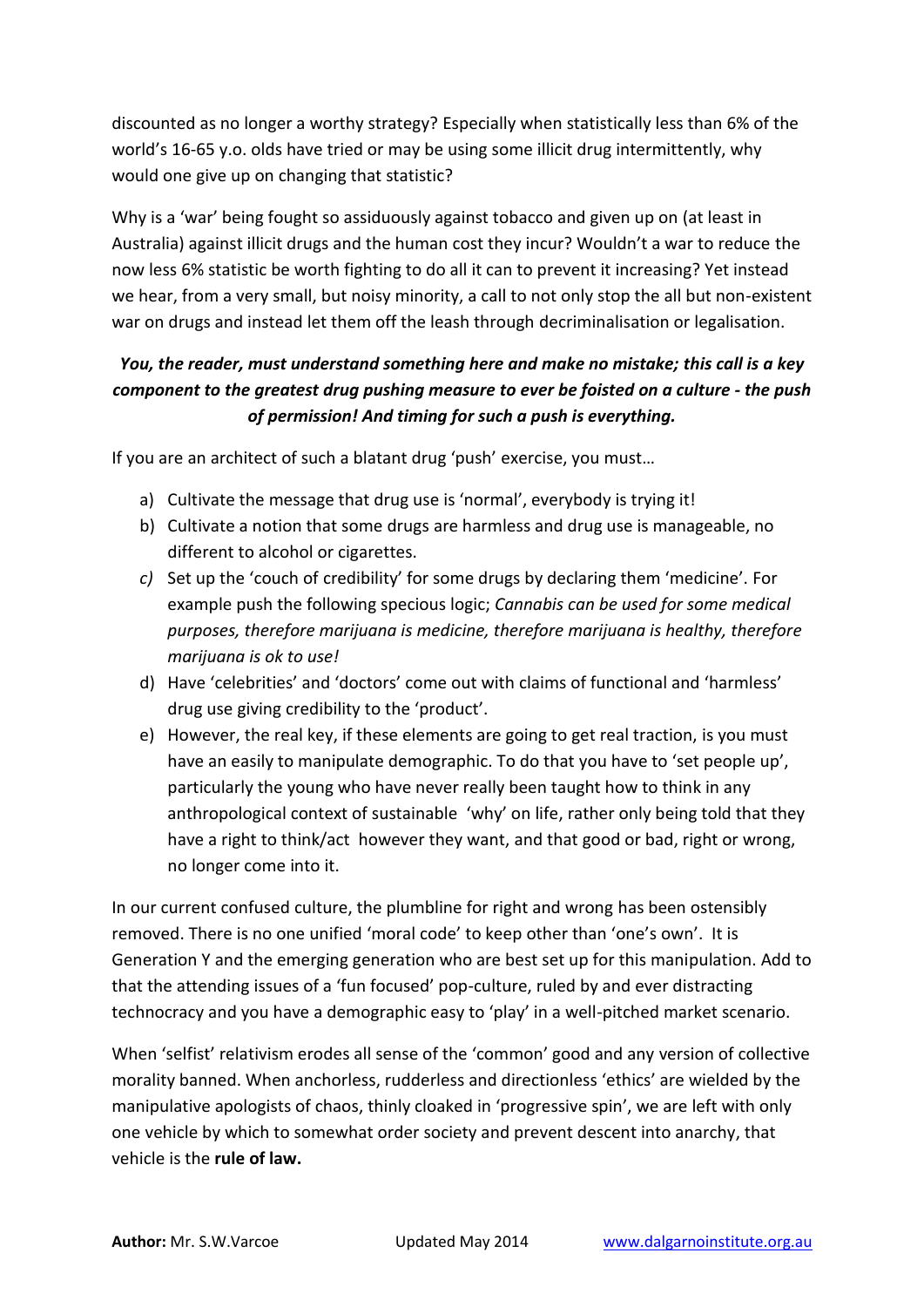The prominent Statesman Edmund Burke made this clear…

*"Human Beings are qualified for liberty in exact proportion to their disposition to put moral chains upon their own appetites... Society cannot exist, unless a controlling power upon will and appetite be placed somewhere; and the less of it there is within, the more there must be without. It is ordained in the eternal constitution of things, that men of intemperate minds cannot be free. Their passions forge their fetters."*

Of course then comes the next question; what law and who gets to make it? This now becomes the arena of debate.

I want to present a couple key scenarios in this brief treatise that leave us little 'wiggleroom' for the idea of abandoning criminal sanctions on drug use, let alone the unthinkable society wide and ultimate 'drug pushing' scenario of legalisation.

A basic principle of good democratic and functional communities is to do with foundational governance issues. When it comes to legislation, what principle/s should it be founded on, or at least informed by?

Gus Jaspert the Deputy Director of UK Home Office speaking at the 3<sup>rd</sup> World Forum Against Drugs, declared…

*Governments should aim to…*

- *a) Protect their citizens from harm.*
- **b)** *Provide environments that enable its citizens to reach their full productive potential.*

Any legislation must be filtered through these two foundational principles and the tough questions asked of any proposed introductions or amendments that may breach these principles.

So follow the questions…

- a) Does illicit drug use cause harm to citizens?
- b) Does illicit drug use impede/diminish the productive potential of a nation's citizens?

Subsequent to these basic questions one then must also ask...

- Will widening illicit drug accessibility, acceptability and availability, improve the safety, amenity and wellbeing of any or all of a nations' citizens?
- Will widening illicit drug accessibility, acceptability and availability, improve familial and community functionality, harmony and cohesiveness?
- Will widening illicit drug use improve or put greater burden on the physical, emotional and mental health of our community?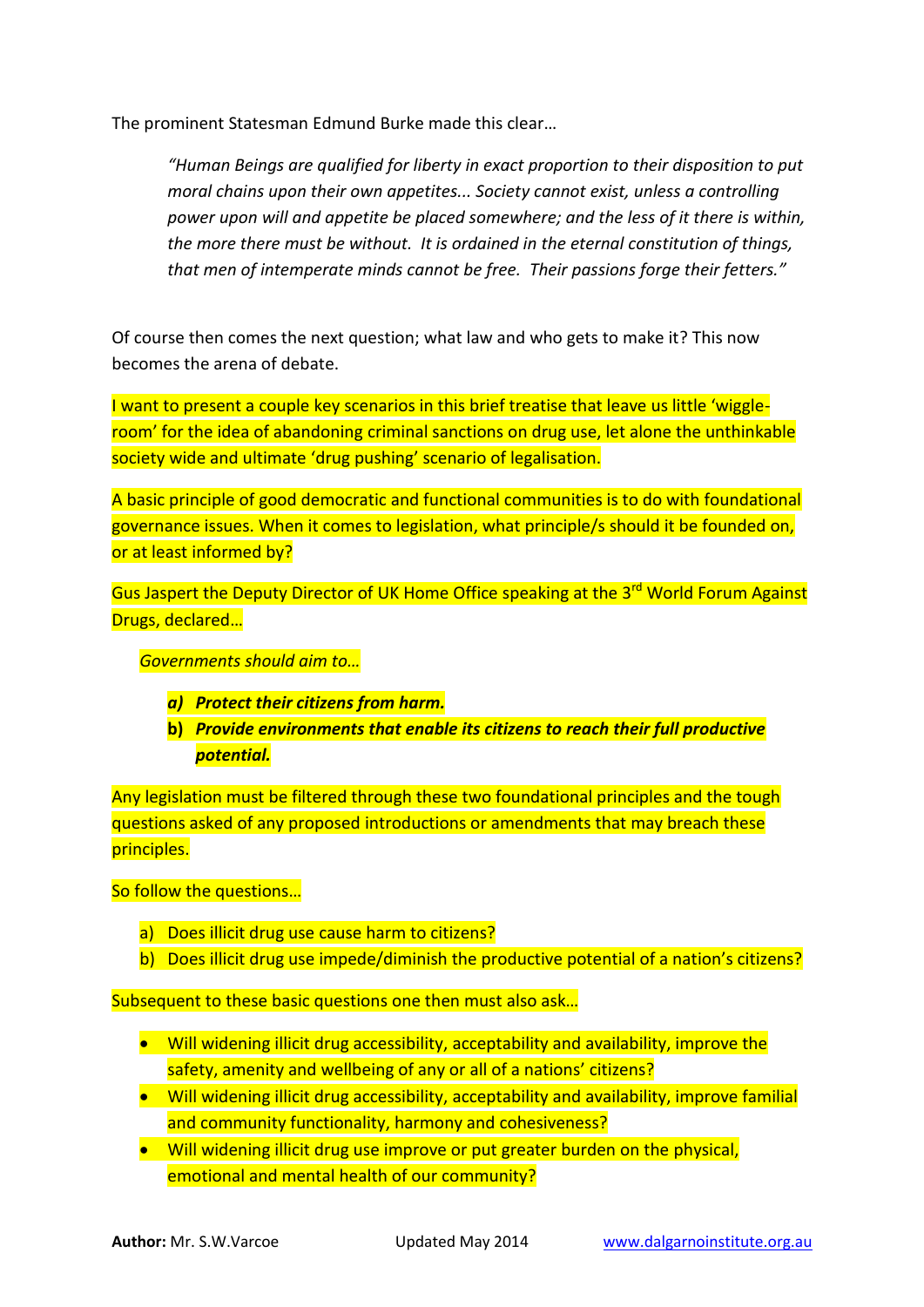• And last, but by no means least, will widening illicit drug accessibility, acceptability and availability improve or diminish the well-being and safety of our nation's children?

These last two of these questions are most important to answer, not only on their own merit, but also within the context of other social justice and social responsibility charters, being a) Good professional health care/management and b) nothing less than the United Nation's Convention of the Rights of the Child.

A précised, but lucid look at professional health management strategies of functional societies reveals that all measures and means be taken to maximise community health for one primary reason (other than well-being of its citizens) and that is good fiscal policy. Healthy people not only save any society immense amounts of money, but contribute more productively to its growth and improvement.

In answering above questions a) and b) just the following pieces of data is evidence enough for governments to move against illicit drugs to protect its citizens against such harms:

*''Illicit drug use shaves approximately 13 million years off the world's collective drug users lives." <sup>8</sup>* 

*"Americans spend approximately \$65 billion per year on illicit drugs ,but the costs to society from drug consumption far exceed this amount. Illegal drugs cost the U.S. economy \$98.5 billion in lost earnings, \$12.9 billion in health care costs, and \$32.1 billion in other costs, including social welfare costs and the cost of goods and services lost to crime."<sup>9</sup>*

*"Principle 16 - Research-based prevention programs can be cost-effective. Similar to earlier research, recent research shows that for each dollar invested in prevention, a savings of up to \$10 in treatment for alcohol or other substance abuse can be seen (Aos et al. 2001; Hawkins et al. 1999; Pentz 1998; Spoth et al. 2002a; Jones et al. 2008; Foster et al. 2007; Miller and Hendrie 2009)."<sup>10</sup>*

*"The success of demand reduction in the US is reflected in long-term decreases in rates of illegal drug use. The percentage of persons aged 12 and older in the US who used an illegal drug in the past 30 days has decreased 38% from its peak in 1979 (14.1%)to 2009 (8.7%). Equally impressive are statistics from the United Nations Office on Drugs and Crime (UNODC), which has documented a greater than 80% reduction in annual opioid use over the past century!"11,12,13*

Yet, there is more to professional health management strategies than economic rationalism. Disease control is a primary goal of good health management policy/strategies. Eradication of any disease is the ultimate goal, but in the interim, management practices can be used with an attempt to alleviate symptoms and to improve health status, enabling best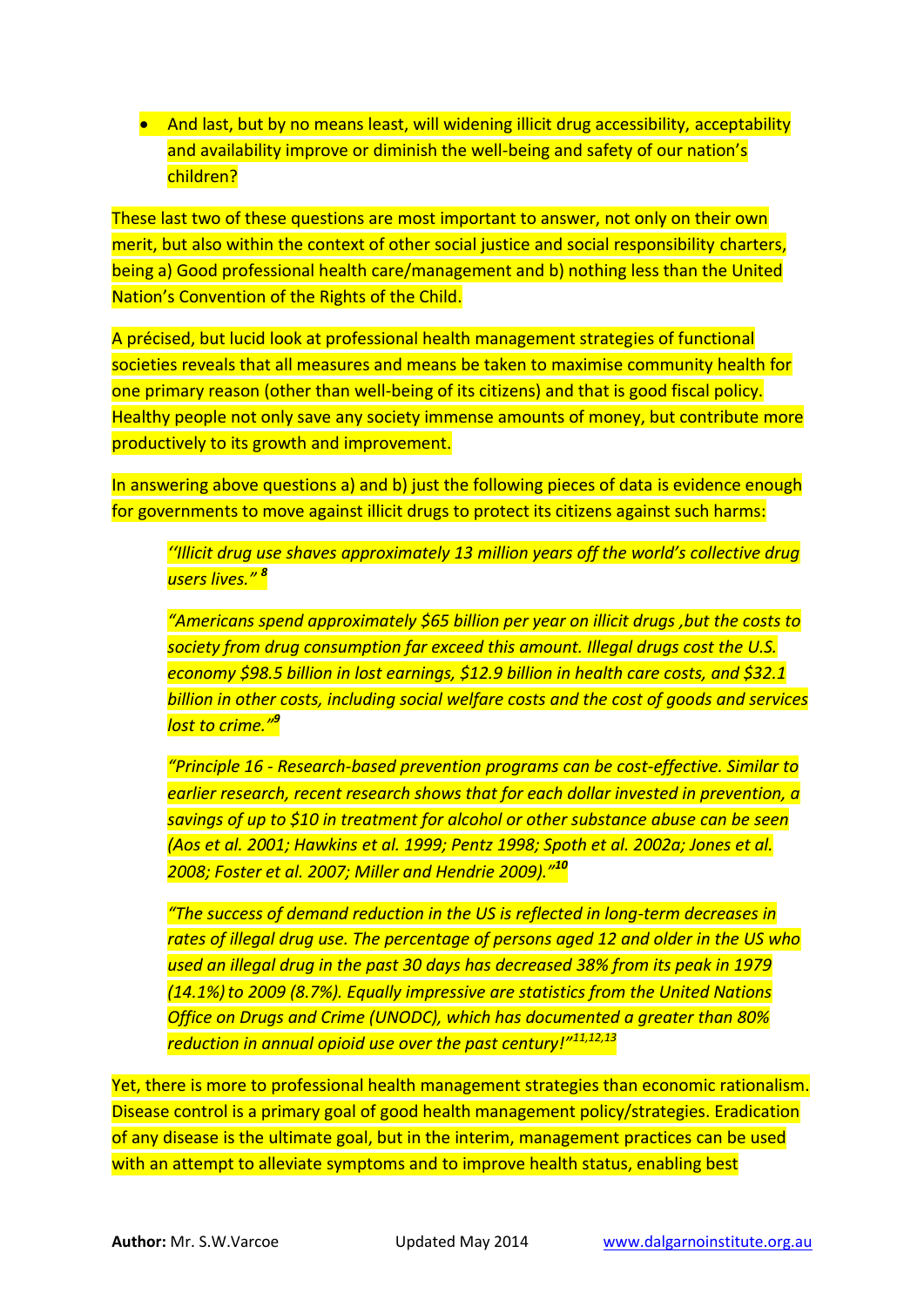opportunities to work toward recovery and wellness. When there is any option for recovery/wholeness then that becomes the goal.

No good health professional will refuse or omit such options when they are available.

For instance, when it comes to the epidemiology of a disease, treating physicians look to a number of factors, including the agent of contagion. They look to manage, negate and prevent these agents from spreading.

Illicit drug use dependency has now been widely touted as a 'disease' and as such the term 'disease' has an ever morphing definition in various diagnostic manuals. Regardless of the definition, treatment principles still remain the same – the containment, cessation and future prevention of this disease. Two key factors must be addressed if any sort of positive health outcome is going to be achieved…

- **a) Susceptibility factors of the patient**
- **b) Exposure factors to the patient**

So in treating the disease of drug dependency/addiction one must address both of these factors to have best hope of the drug user becoming healthy again – The health that a) saves money b) keeps you from harm c) enables your full productive potential d) adds to your and the communities general well-being.

The question we now have to ask of any measure that will increase accessibility, permissibility and availability of illicit drugs is, *will it exacerbate or alleviate a) susceptibility factors and b) exposure factors?* If it does the former, then we have breached good, professional and fiscally responsible health care practice. Any action/method/process that enables the increase or worsening of these two factors is at best reprehensible and at worse culpable and worthy of malpractice suites and license revocation.

When it comes to the mental, physical and emotional health of society's citizens and particularly its children, any measure that increases the exposure or susceptibility to a disease must be, if not eradicated, utterly contained. To do less is to collapse the very core of what good governance and good health care strategy is for a nation.

When the already available, well managed and effectively deployed 'exposure' preventing tool of *criminality* is employed, we are half way to achieving best potential for full recovery. Removing this proactively used mechanism will only see the opposite be true in a community.

In summary, when it comes to the notion of drug decriminalisation or legislation and the key issues that we have looked briefly at here, we need to ask….

a) Will decriminalisation/legalisation of currently illicit drugs increase the harms to citizens, the children and their productivity/potential?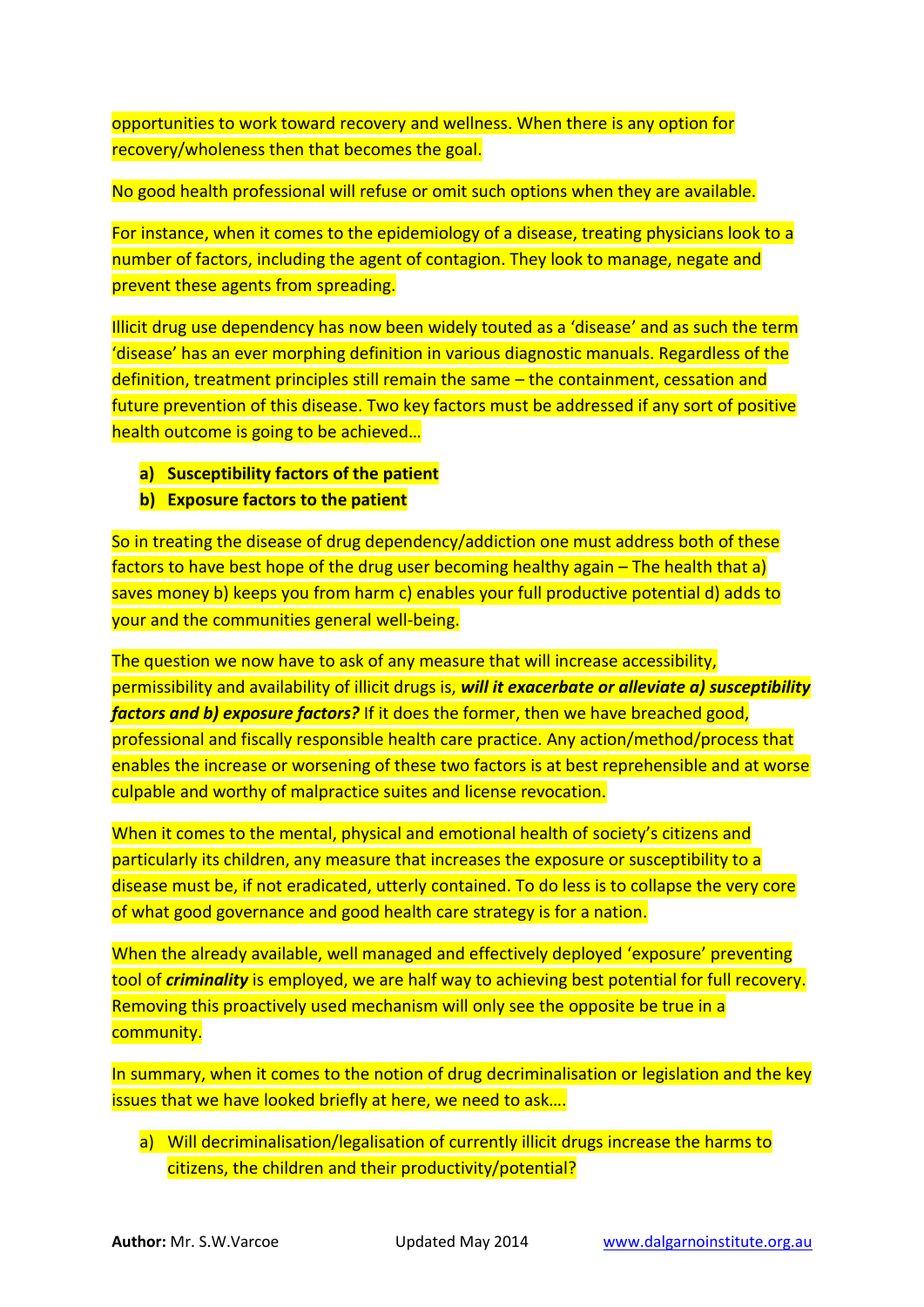- b) Will decriminalisation/legalisation of currently illicit drugs make for better health care policy/practice and outcomes?
- c) Can criminal sanctions be used effectively, not as a punitive sanction, but as a collaborative vehicle to enable both unwitting casualties or even recalcitrant purveyors of drug disease to not only diminish harms to the wider society and themselves, but more importantly to discover the potential and productivity that both functional society and good government endeavour to promote?

It is clear that when societal expectations and conventions of protection, safety, productivity, health and wellbeing are breached by its citizens, then sanctions are not only expected, but demanded. However, the caring use of these sanctions and prohibitions is not about what is 'put down', but much more about what can be 'taken up'. Why remove a mechanism (criminality) that has the proven potential (when used proactively for care i.e. diversion/rehabilitation) to provide safety, promote recovery and more importantly promote wholeness?

I think it is time we stopped the 'war' on good drug policy and start to take up the fight for a better society for all our citizens and not just the one dimensional demands of disease promulgating and society damaging minority; the careless minority who seek to avoid, not only the consequences of their bad choices, but more callously, demand the rest of the community to pay for their ongoing bad choices.

I will conclude with a quote from one of the 'fathers' of modern libertine ideology, John Stuart Mills; A caveat even the most self-absorbed, 'rights' demanding drug user cannot easily dismiss…

*No person is an entirely isolated being; it is impossible for a person to do anything seriously or permanently hurtful to himself without mischief reaching at least to his near connections, and often far beyond them…If he deteriorates his bodily or mental faculties, he not only brings evil upon all who depended upon him for any portion of their happiness, but disqualifies himself for rendering the services which he owes to his fellow creatures generally, perhaps becomes a burden on their affection or benevolence; and if such conduct were very frequent hardly any offense that is committed would detract more from the general sum of good.*

*Mr. Shane W. Varcoe –* Executive Director, Dalgarno Institute April 2012

Updated May 2014